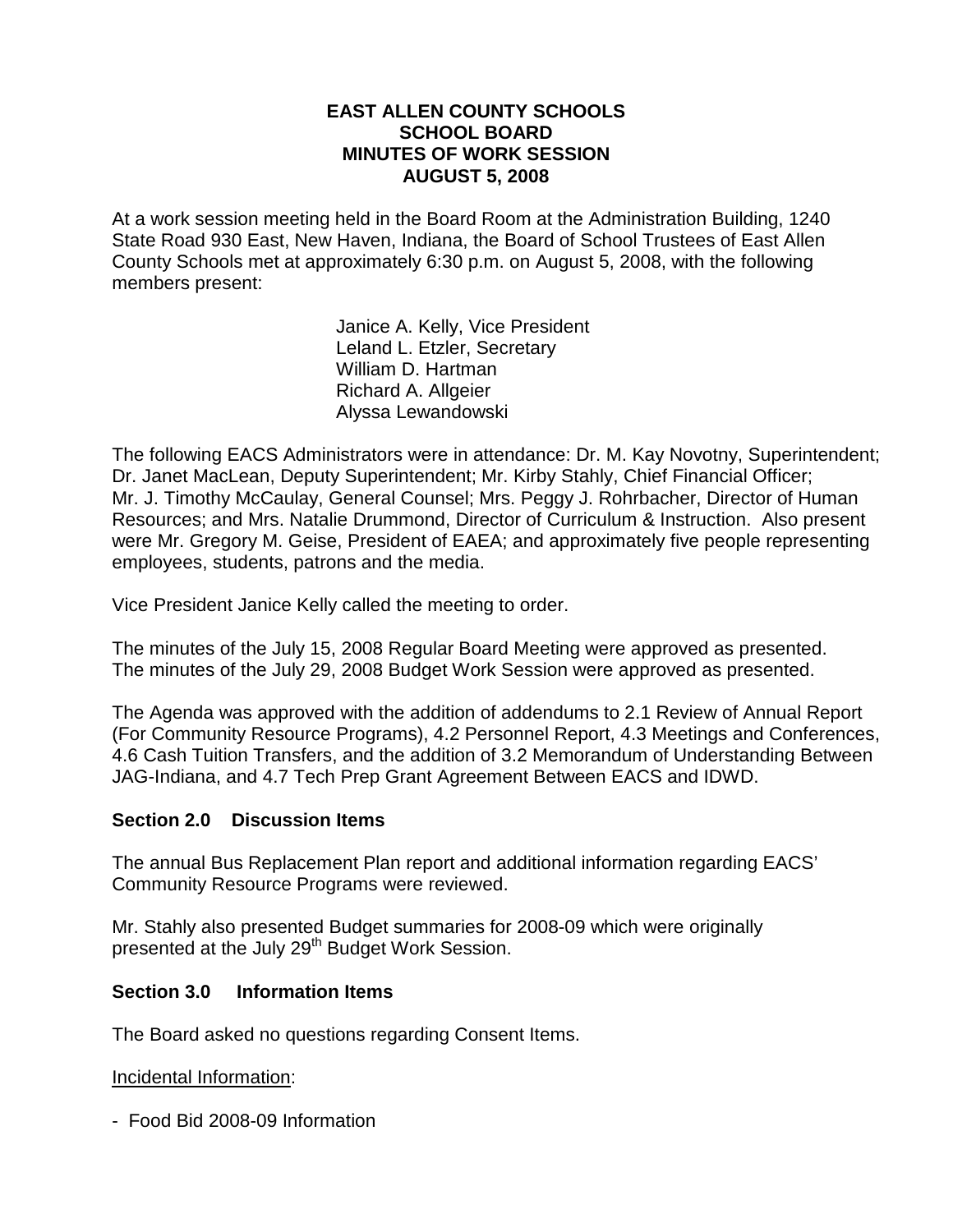The following revised Administrative Policies were promulgated to the Board:

- -2130 Central Office Organizational Structure (see Exhibit A, incorporated herein).
- -2150 Administrator Performance Evaluation and Professional Development Review (Exhibit A only) (see Exhibit B, incorporated herein).
- -4140.26 Reimbursement for Travel Within the School Corporation (see Exhibit C, incorporated herein).
- -4140.26a Reimbursement of Pre-approved Expenses Related to Educational or Work- Related Conferences (see Exhibit D, incorporated herein).
- -4214 Miscellaneous Support Personnel (see Exhibit E, incorporated herein).

The following information was given to the Board as information, with formal action recommended for the August  $19<sup>th</sup>$  Board meeting:

-Apply For and Receive the Following Grants/Funding for SY2008-2009:

- -Funding to Support Transportation of Students to "The Pact" Forum
- -Safe & Drug-Free Schools and Communities Funding
- -Title II, Part A ~ Improving Teacher Quality State Grants
- -High Ability Gifted/Talented Education Funding

-Non-English Speaking Program Grant SY2008/2009

- -Title III: Language Instruction for Limited English Proficient (LEP) and Significant Influx of Immigrant Students (Immigrant sub-grant)
- -Reading Initiative
- Meet and Confer Report on Economic Items of Agreement & Disagreement for Food Service Employees
- Meet and Confer Report on Economic Items of Agreement & Disagreement for Nurses
- Nurses Salary Schedule Proposal Comparisons
- Meet and Confer Report on Economic Items of Agreement & Disagreement for Paraprofessionals
- Meet and Confer Report on Economic Items of Agreement & Disagreement for Secretaries
- Appropriation Transfer Resolution to Fund an Educational Study of EACS Secondary Schools
- Non-Sufficient Funds Checks Recommendation
- Resolution Update to ISTA Welfare Benefits Plan VEBA
- Copier Contract with EACS and Advanced Imaging Solutions
- School Improvement Plans for 2008-09SY
- Memorandum of Understanding Between JAG-Indiana and EACS

# **Section 4.0 Consent Items**

Mr. Hartman moved to approve the consent items with addendums as presented. Secretary Etzler seconded the motion and it passed unanimously. The following consent items were approved:

- 4.1 Approval of vendor claims: 246236-246461, totaling \$1,587,029.61.
- 4.2 Approval to extend offer of employment to Ms. Abby Rauch, as a full time special education teacher at Paul Harding High School, for the 2008-09 school year.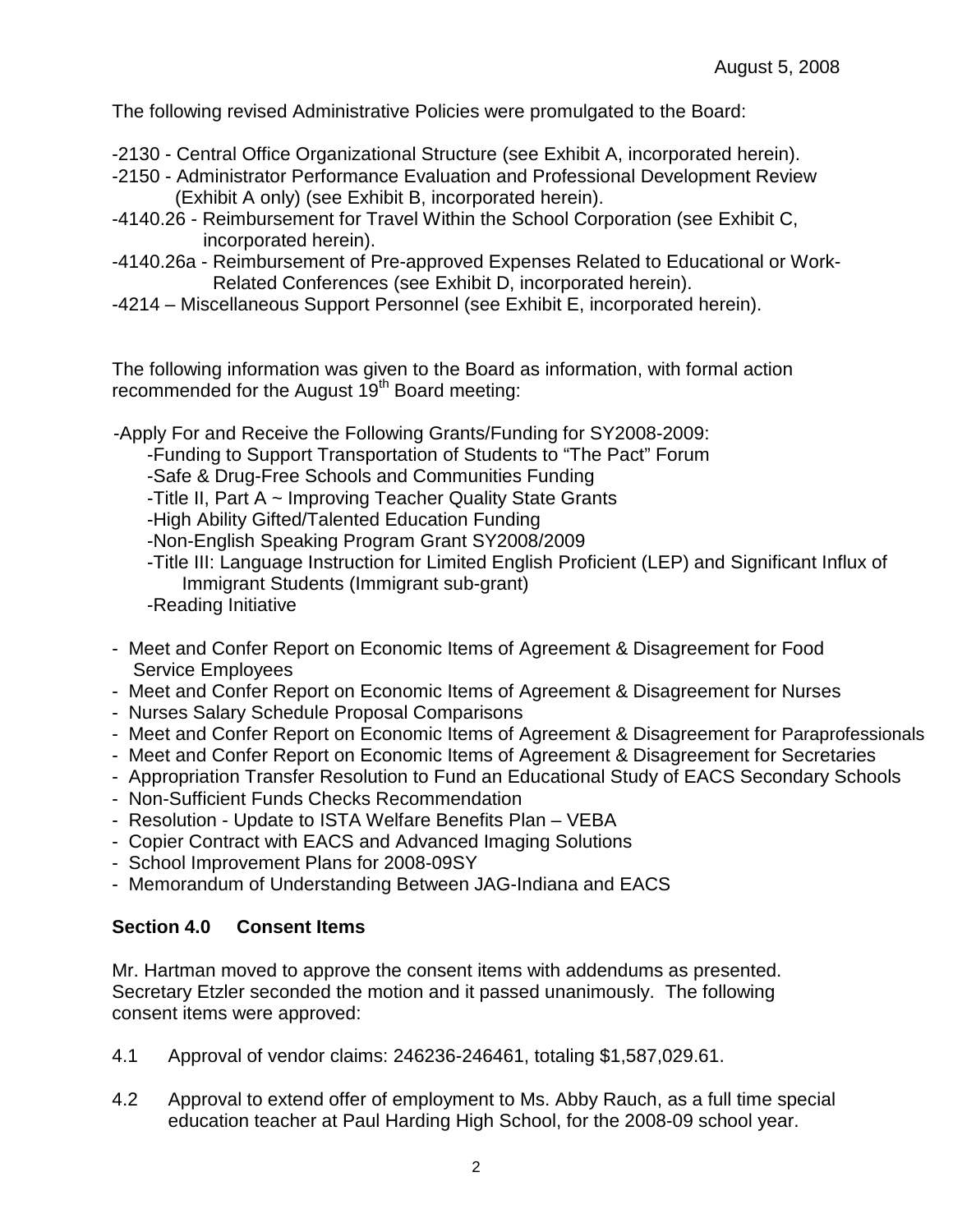Approval to extend offer of employment to Mr. Randall Hunt, as a full time mathematics teacher at Paul Harding High School, for the 2008-09 school year.

Approval to extend offer of employment to Ms. Andrea Lare, as a full time chemistry and physics teacher at New Haven High School, for the 2008-09 school year.

 Acceptance of resignation of Mrs. LeAnn Fritcha, school nurse at Prince Chapman Academy, effective July 10, 2008.

Acceptance of resignation of Miss Sarahi Valencia, paraprofessional at Meadowbrook Elementary School, effective July 14, 2008.

Acceptance of resignation of Mrs. Jill Maggio, teacher at New Haven Elementary School, effective July 25, 2008.

Acceptance of resignation of Mrs. Shirley Jones-Sewell, student assistant specialist at Village Elementary School effective July 18, 2008.

Acceptance of resignation of Mr. Garthrey Sponseller, educational interpreter with East Allen County Schools, effective August 2, 29008.

Acceptance of resignation of Mr. Ben Morgan, paraprofessional at Woodlan Jr./Sr. High School, effective August 6, 2008.

 Acceptance of retirement and termination of employment of Mrs. Janice Cave, teacher at Harlan Elementary School, effective June 6, 2008.

Acceptance of retirement and termination of employment of Mrs. Beverly Zeimmer, employee of the Transportation Department, effective on or about July 31, 2009.

 Approval of an intermittent leave of absence to Ms. Ann Hoeppner, school nurse at Woodlan Jr./Sr. High School, effective November 1, 2008 through April 30, 2009.

 Approval of extension to leave of absence for Ms. Tonya Virges, an employee of the Transportation Department, effective August 17, 2008 through October 31, 2008.

- 4.3 Approval of Meetings and Conferences (see Exhibit F, incorporated herein).
- 4.4 Approval of PLA Curriculum Mapping Contract Renewal (see Exhibit G, incorporated herein).
- 4.5 Authorization Given to Advertise Proposed Budget Including Capital Projects Plan and Bus Replacement Plan (see Exhibit H, incorporated herein).